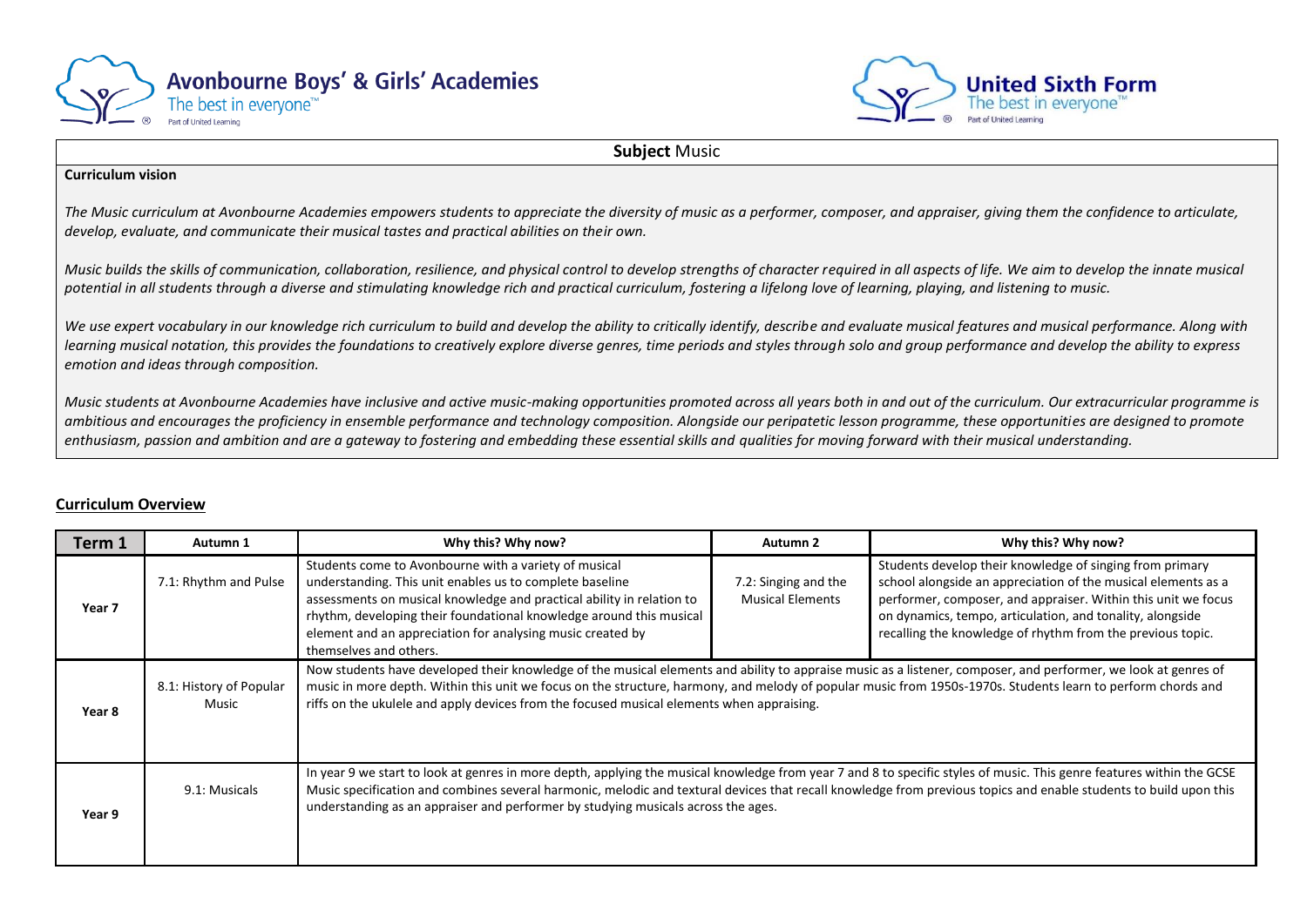

## Avonbourne Boys' & Girls' Academies<br>The best in everyone<sup>r\*</sup>



| Year 10 | Component 1: Solo<br>performance<br>Component 2:<br>Composition skills<br>Component 3: 10.1<br>Discovering the musical<br>elements | The GCSE Music course is split into three components that work together to give students a well-rounded music education. Students develop a more advanced<br>understanding of performance knowledge on their chosen instrument by appreciating the importance of focused independent rehearsal alongside recalling the<br>musical elements and their related devices. These are further understood through composition using their chosen instrument and creatively applying their<br>knowledge of these devices.                                      |                                                                                                          |                                                                                                                                                                                                                                                                                                                                                                                                                                                                                                   |
|---------|------------------------------------------------------------------------------------------------------------------------------------|--------------------------------------------------------------------------------------------------------------------------------------------------------------------------------------------------------------------------------------------------------------------------------------------------------------------------------------------------------------------------------------------------------------------------------------------------------------------------------------------------------------------------------------------------------|----------------------------------------------------------------------------------------------------------|---------------------------------------------------------------------------------------------------------------------------------------------------------------------------------------------------------------------------------------------------------------------------------------------------------------------------------------------------------------------------------------------------------------------------------------------------------------------------------------------------|
| Year 11 | Component 1: Solo<br>performance<br>Component 2: Free<br>composition<br>Component 3: AoS2 -<br>Ensemble Music                      | Students prepare for their solo performance NEA on their chosen<br>instrument with a focus on accuracy, technical control and expression<br>as well as performing with a score. Students continue to develop<br>their composition knowledge and apply it to their free composition<br>NEA. Students also recall knowledge in relation to blues, jazz,<br>chamber music and musicals and build upon this understanding of<br>these genres as well as those looked at in AoS1 and apply this<br>knowledge of musical devices within listening questions. | Component 1: Solo<br>performance<br>Component 2: Free<br>composition<br>Component 3: AoS3-<br>Film Music | Students prepare for their solo performance NEA on their<br>chosen instrument with a focus on accuracy, technical control<br>and expression as well as performing with a score. Students<br>continue to develop their composition knowledge and apply it to<br>their free composition NEA. Students also recall knowledge in<br>relation to film music and learn how to critically analyse this<br>music in relation to the musical elements and the impact these<br>have on audience perception. |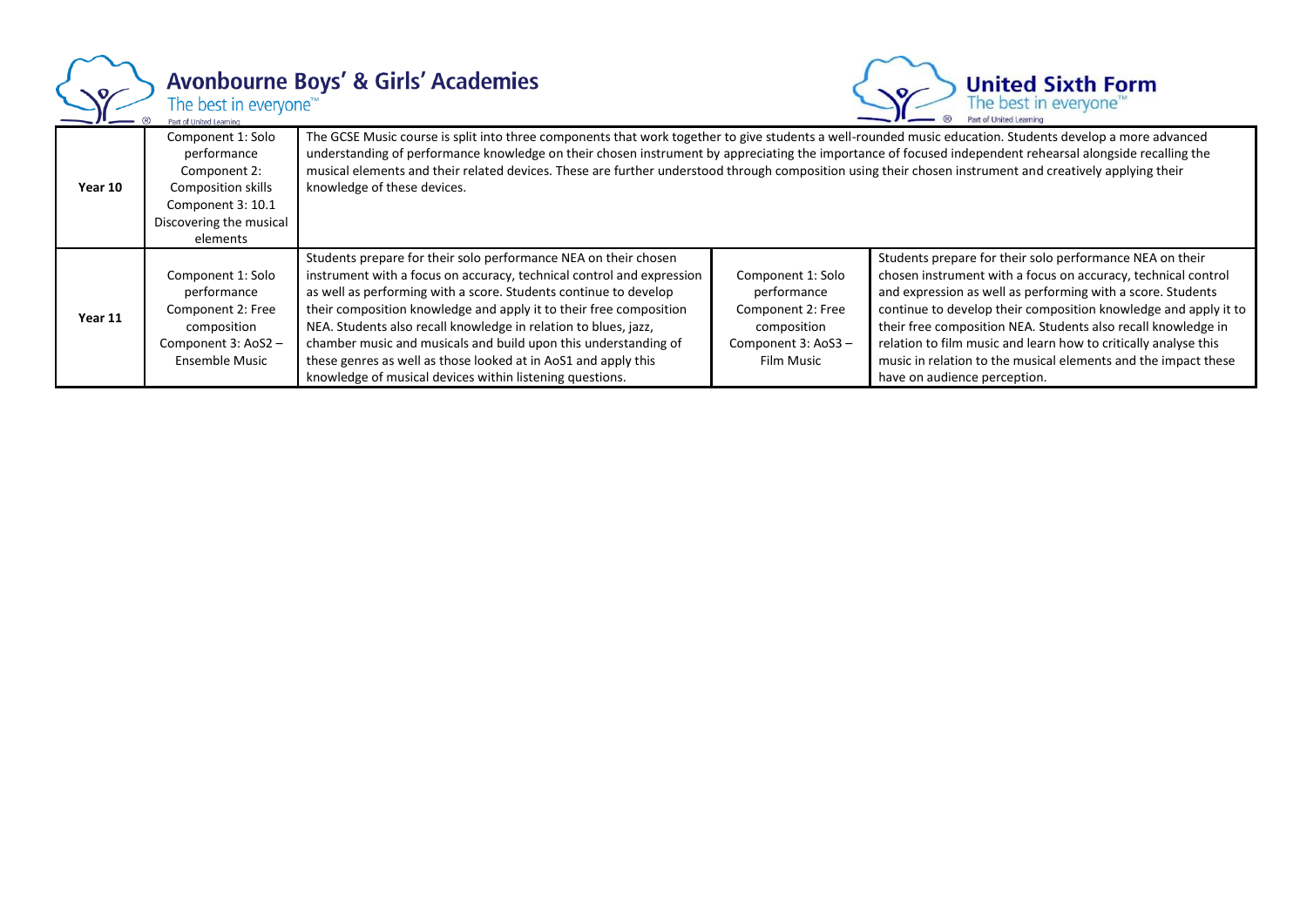



| Term 2  | Spring 1                                                                                                                           | Why this? Why now?                                                                                                                                                                                                                                                                                                                                                                                                                                                                                                                                        | Spring 2                                                                                                                           | Why this? Why now?                                                                                                                                                                                                                                                                                                                                                                                                                                                                                                                                                                                                                                                                                  |  |
|---------|------------------------------------------------------------------------------------------------------------------------------------|-----------------------------------------------------------------------------------------------------------------------------------------------------------------------------------------------------------------------------------------------------------------------------------------------------------------------------------------------------------------------------------------------------------------------------------------------------------------------------------------------------------------------------------------------------------|------------------------------------------------------------------------------------------------------------------------------------|-----------------------------------------------------------------------------------------------------------------------------------------------------------------------------------------------------------------------------------------------------------------------------------------------------------------------------------------------------------------------------------------------------------------------------------------------------------------------------------------------------------------------------------------------------------------------------------------------------------------------------------------------------------------------------------------------------|--|
| Year 7  | 7.3: Melodic<br>Understanding: Hooks,<br><b>Riffs and Ostinatos</b>                                                                | Students start to develop their performance ability on the keyboard from the first unit, alongside building upon their knowledge of the musical elements. We focus on<br>devices related to melody and music notation. By the end of this unit, students should have the knowledge to be able to read staff notation and perform a variety of<br>melodic devices.                                                                                                                                                                                         |                                                                                                                                    |                                                                                                                                                                                                                                                                                                                                                                                                                                                                                                                                                                                                                                                                                                     |  |
| Year 8  | 8.2: Song writing                                                                                                                  | After learning the knowledge of performing and appraising different styles of popular music, students are guided to understand how to compose music from this genre.<br>Within this unit students are expected to create two chord progressions in different keys with an effective melody. This enables them to understand the purpose of<br>chords within a piece of music and understand how chords, bass, and melody work together to create an effective piece of music.                                                                             |                                                                                                                                    |                                                                                                                                                                                                                                                                                                                                                                                                                                                                                                                                                                                                                                                                                                     |  |
| Year 9  | 9.2: Blues and Jazz                                                                                                                | This unit centres around and in depth understanding of the harmonic, rhythmic, melodic and sonority features of jazz music by recapping understanding of blues music<br>and applying devices understood in previous topics when appraising music from this genre. Students get to develop their practical understanding of the guitar through<br>practical tasks, building upon knowledge established in year 8.                                                                                                                                          |                                                                                                                                    |                                                                                                                                                                                                                                                                                                                                                                                                                                                                                                                                                                                                                                                                                                     |  |
| Year 10 | Component 1:<br>Ensemble performance<br>Component 2: Free<br>composition<br>Component 3: 10.2<br>AoS1: Forms and<br><b>Devices</b> | Now students have established the importance of independent<br>rehearsal they then start to work on pieces in small ensembles<br>and gain the knowledge needed to create an accurate,<br>interpretative, and controlled performance. Students develop an<br>understanding of composing within the 'Classical' genre by using<br>stylistic features alongside a selection of musical devices when<br>composing each element. This enhances their knowledge of the<br>musical elements in relation to Western Classical music.                              | Component 1:<br>Ensemble performance<br>Component 2: Free<br>composition<br>Component 3: 10.2<br>AoS1: Forms and<br><b>Devices</b> | Students continue to develop their ensemble performances in relation to<br>balance and interpretation. Within composition, students continue to<br>develop their 'Classical' composition within a given form and structure.<br>This gives them a chance to apply different devices within a piece to<br>develop initial ideas. Students also start to research the style/genre they<br>would like to compose in for their NEA. In listening and appraising<br>students apply their knowledge from the previous two terms to specific<br>genres within Baroque, Classical and Romantic music. They also study<br>their set piece Badinerie, J. S. Bach and learn how to critically analyse<br>music. |  |
| Year 11 | Component 1: Solo<br>performance<br>Component 2: Free<br>composition<br>Component 3:<br><b>Badinerie and Africa</b>                | Students prepare for their solo performance NEA on their<br>chosen instrument with a focus on accuracy, technical control<br>and expression as well as performing with a score. Students<br>continue to develop their composition knowledge and apply it to<br>their free composition NEA. Students also recall knowledge in<br>relation to blues, jazz, chamber music and musicals and build<br>upon this understanding of these genres as well as those looked<br>at in AoS1 and apply this knowledge of musical devices within<br>listening questions. | Component 1: Solo<br>performance<br>Component 2: Free<br>composition<br>Component 3: AoS4 -<br><b>Popular Music</b>                | Students prepare for their solo performance NEA on their chosen<br>instrument with a focus on accuracy, technical control and expression as<br>well as performing with a score. Students continue to develop their<br>composition knowledge and apply it to their free composition NEA.<br>Students also recall knowledge in relation to popular music, as well as<br>develop their ability to analyse their last set work; Africa. This is the<br>genre of music students have the most prior knowledge of so is taught<br>last due to this and its place in the chronology of the history of music.                                                                                               |  |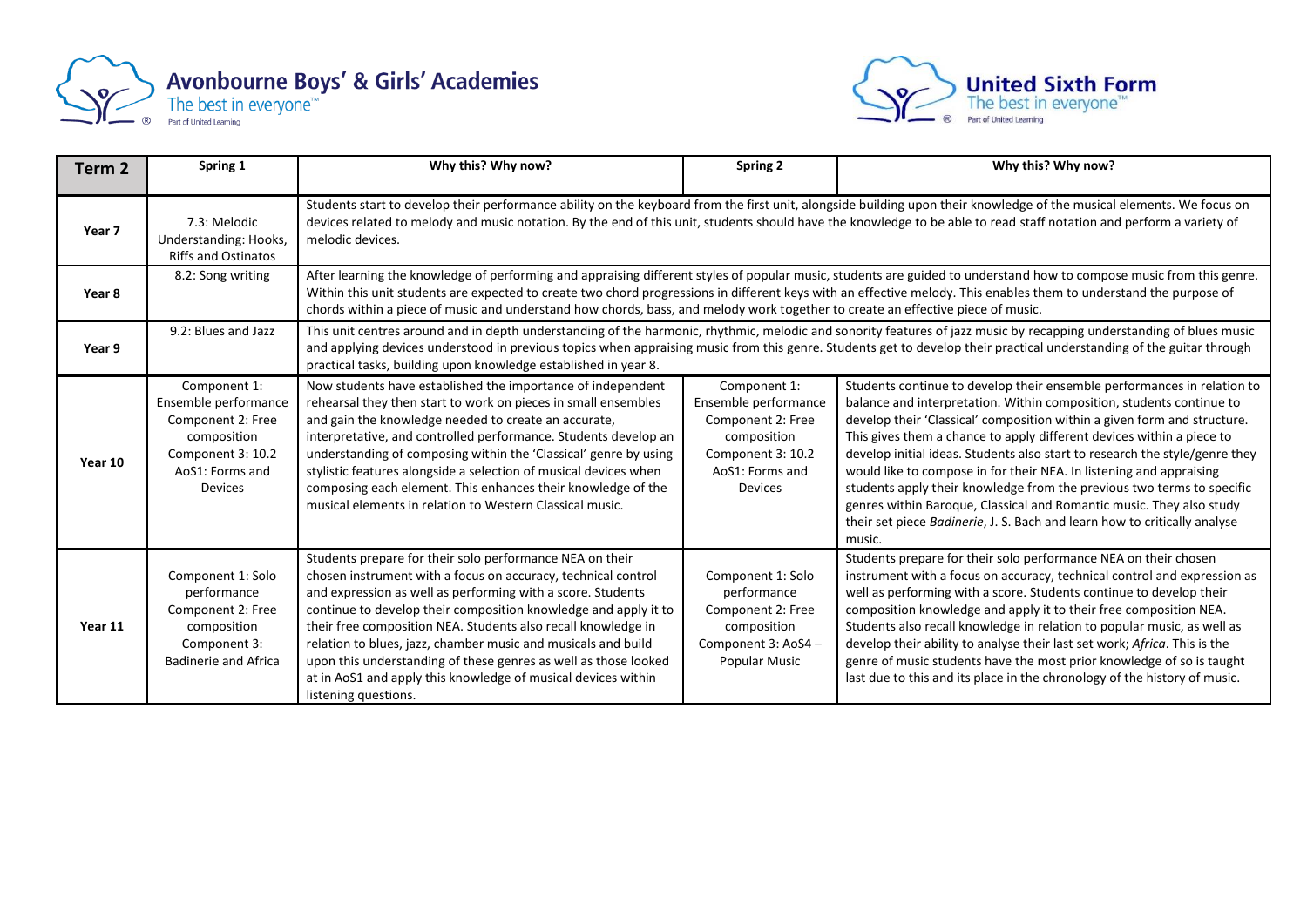



| Term 3  | Summer 1                                                                                                          | Why this? Why now?                                                                                                                                                                                                                                                                                                                                                                                                                                                                                                                                                                                                                                                                | Summer 2                                                                                                                 | Why this? Why now?                                                                                                                                                                                                                                                                                                                                                                                                                                                                                                              |
|---------|-------------------------------------------------------------------------------------------------------------------|-----------------------------------------------------------------------------------------------------------------------------------------------------------------------------------------------------------------------------------------------------------------------------------------------------------------------------------------------------------------------------------------------------------------------------------------------------------------------------------------------------------------------------------------------------------------------------------------------------------------------------------------------------------------------------------|--------------------------------------------------------------------------------------------------------------------------|---------------------------------------------------------------------------------------------------------------------------------------------------------------------------------------------------------------------------------------------------------------------------------------------------------------------------------------------------------------------------------------------------------------------------------------------------------------------------------------------------------------------------------|
| Year 7  | 7.4: Instruments of the<br>orchestra                                                                              | Now students have the knowledge to read notation, perform accurately and interpretatively, evaluate music using the musical elements. This unit introduces students<br>to the instruments of the orchestra so they can aurally identify them and their sonority, an appreciation for this type of ensemble and create an ensemble<br>performance.                                                                                                                                                                                                                                                                                                                                 |                                                                                                                          |                                                                                                                                                                                                                                                                                                                                                                                                                                                                                                                                 |
| Year 8  | 8.3: Theme and<br>Variation                                                                                       | This unit builds upon students' composition knowledge and enables them to apply it within a more creative way. After being given a theme students are taught how to<br>add musical variation and create a unique piece of music. This enables students to work more independently to apply their knowledge from the last topic and<br>compose using a variety of musical devices. It also introduces students to composing using music technology.                                                                                                                                                                                                                                |                                                                                                                          |                                                                                                                                                                                                                                                                                                                                                                                                                                                                                                                                 |
| Year 9  | 9.3: Film Music                                                                                                   | This last unit of the KS3 curriculum recalls information in relation to all the musical elements as students analyse and compare devices within longer written answers<br>based upon how the music makes an audience feel. Students also develop an understanding of how to play leitmotifs and create music to a film clip, applying all these<br>devices practically when composing using music technology.                                                                                                                                                                                                                                                                     |                                                                                                                          |                                                                                                                                                                                                                                                                                                                                                                                                                                                                                                                                 |
| Year 10 | Component 1: Solo<br>performance<br>Component 2: Free<br>composition<br>Component 3: 10.3<br>AoS2: Ensemble Music | This term gives students the chance to develop upon their solo<br>performance knowledge and learn a new piece with a focus on<br>accuracy, technical control, and interpretation in relation to a score.<br>Students will complete a recital evening this term where they<br>complete their first official mock performance. Students begin their<br>first section of their composition NEA in their chosen genre/style.<br>Students also recall knowledge in relation to blues, jazz, and musicals<br>from Y9 and build upon this understanding of these genres as well as<br>those looked at in AoS1 and apply this knowledge of musical devices<br>within listening questions. | Component 1: Solo<br>performance<br>Component 2: Free<br>composition<br>Component 3: 10.3 AoS2:<br><b>Ensemble Music</b> | Students begin to finalise their solo performance piece ready to<br>record in Autumn Term of year 11. They are given their<br>feedback from their mock performance and have 1:1 support to<br>be able to rehearse areas that need improvement. Students<br>continue with their composition NEA and complete the second<br>section of their composition in their chosen genre/style.<br>Students continue to recall knowledge in relation to blues, jazz<br>and musicals and apply this knowledge within listening<br>questions. |
| Year 11 | Revision and<br>Consolidation                                                                                     | Students have submitted their NEA in Spring 2. This time is given to<br>recall knowledge from all areas of study, develop exam technique,<br>and aural skills when listening and appraising music.                                                                                                                                                                                                                                                                                                                                                                                                                                                                                |                                                                                                                          |                                                                                                                                                                                                                                                                                                                                                                                                                                                                                                                                 |